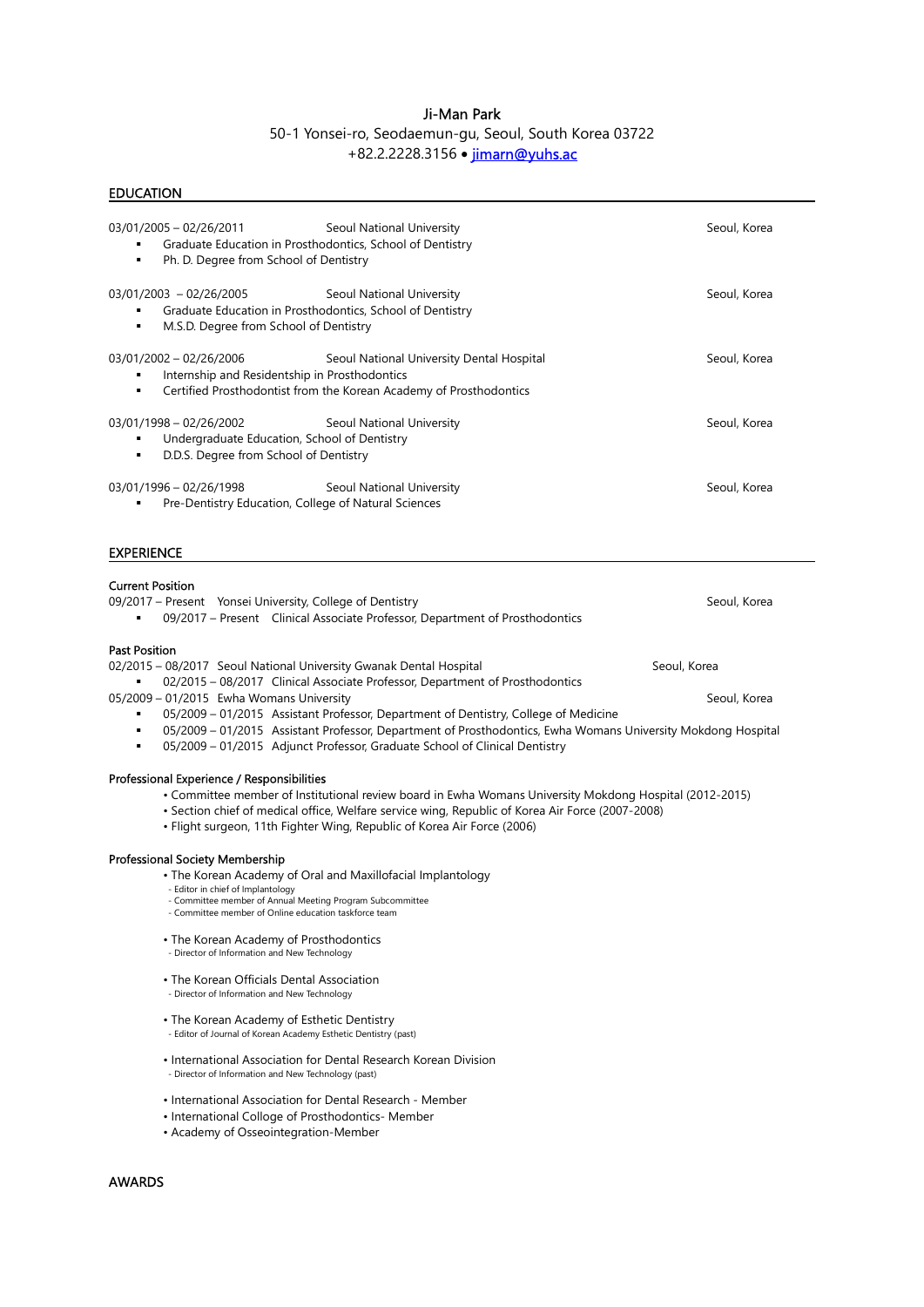- **•** 09/2016 Young Scientist Award (Korean Society of Biomaterials)
- 03/2015 Contribution Award (Korean Dental Association)
- 04/2015 Best Presentation Award (The Korean Academy of Prosthodontics)
- 12/2014 Best Presentation Award (Korean Academy of Digital Dentistry)
- 04/2014 Honor Presentation Award (The Korean Academy of Prosthodontics)
- 02/2014 Best Paper Award (Korean Academy of Digital Dentistry)
- 11/2011 Yeo-Song Academic Award of New Figure (The Korean Academy of Prosthodontics)
- 07/2011 The 21th Best Paper Award on Science and Technology (The Korean Federation of Science and Technology Societies)
- **04/2011** Best Paper Award (The Korean Academy of Prosthodontics)

#### RESEARCH GRANTS

- 2011-2013 Development of Pd-Ag-In alloy material and production protocol for customized implant abutment o Technological Innovation R&D program of Small and Medium Business Administration (SMBA) (SA112600)
- 2011-2012 Performance test and comparative clinical study on CAD/CAM dental alloy Innovium
	- o Medical Devices Comparative Clinical and Performance Evaluation Program of the Korea Medical Devices Industrial Cooperation Association (KMDICA)
- 2014-2016 Standardization of evaluation protocol for the performance comparison of digital intraoral scanners Basic Science Research Program through the National Research Foundation of Korea (NRF) funded by the
	- Ministry of Science, ICT & Future Planning (NRF-2013R1A1A1076022)
	- 2015-2017 Development of 3D printable provisional material and associated printer o Industrial Technology Innovation Program funded by the Ministry of Trade, Industry and Energy (10053907)

## PUBLICATIONS

#### <SCI>

- Oh KC, Park JM\*, Shim JS, Kim JH, Kim JE, Kim JH. Assessment of metal sleeve-free 3D-printed implant surgical guides. Dent Mater 2019;35(3):468-476.
- Oh KC, Jeon C, Park JM, Shim JS. Digital workflow to provide an immediate interim restoration after single-implant placement by using a surgical guide and a matrix-positioning device. J Prosthet Dent 2019;121(1):17-21.
- Park JM\*. Reproducibility of 6 intraoral scanners: sectional analysis on complicated intracoronal preparations. J Prothet Dent. (ePub ahead of print) Park JM, Oh KC, Shim JS\*. Integration of intraoral digital scans with a 3D facial scan for anterior tooth rehabilitation. J Prosthet Dent 2019l121(3):394-7.
- Mühlemann S, Greter EA, Park JM, Hämmerle CHF, Thoma DS. Precision of digital implant models compared to conventional implant models for posterior single implant crowns: A within-subject comparison. Clin Oral Implants Res 2018;29(9):931-936.
- Park JM, Ahn JS, Cha HS, Lee JH\*. Wear resistance of 3D printed resin material opposing zirconia and metal antagonists. Materials 2018;11(6):E1043.
- Kim JY, Park JM\*, Shim JS. Accuracy of 9 intraoral scanners for complete-arch image acquisition: qualitative and quantitative evaluation. J Prosthet Dent 2018;120(6):895-903.
- Chung YJ, Park JM, Kim TH, Ahn JS, Cha HS, Lee JH\*. 3D Printing of Resin Material for Denture Artificial Teeth: Chipping and Indirect Tensile Fracture Resistance. Materials 2018;11(10).
- Park DH, Park JM, Choi JW, Kang ES, Bae EB, Jeon YC, Heo JB\*. Accuracy of several implant bite registration techniques: an in-vitro pilot study. J Adv Prosthodont 2017;9(5):341–9.
- Chun J, Tahk JH, Chun YS, Park JM, Kim M\*. Analysis on the Accuracy of Intraoral Scanners: The Effects of Mandibular Anterior Interdental Space. Appl Sci 2017;7(7):719-15.
- Lim JH, Park JM\*, Kim M, Heo SJ, Myung JY. Comparison of digital intraoral scanner reproducibility and image trueness considering repetitive experience. J Prosthet Dent 2017;119(2):225-232.
- Park JM, Hämmerle CH, Benic GI. Digital technique for the in-vivo assessment of internal and marginal fit of fixed dental prostheses. J Prosthet Dent 2017;118(4):452-454.
- Lee JW, Park JM, Park EJ, Kim SK, Koak JW, Heo SJ. Accuracy of a digital removable partial denture fabricated by casting a rapid prototyped pattern: A clinical study. J Prosthet Dent 2017 Oct;118(4):468-474.
- Park JM, Baek CH, Heo SJ, Kim SK, Koak JY, Kim SK, Belser U. An in vitro evaluation of the loosening of different interchangeable abutments in the internal-connection type implants. Int J Oral Maxillofac Implants 2017;32(2):350-355.
- Yoon HI, Bae JW, Park JM, Chun YS, Kim MA, Kim M. A study on possibility of clinical application for color measurements of shade guides using an intraoral digital scanner. J Prosthodont 2016 DOI:10.1111/jopr.12559.
- Kim J, Park JM, Kim M, Heo SJ, Shin IH, Kim M. Comparison of experience curves between two 3-dimensional intraoral scanners. J Prosthet Dent 2016;116(2):221-30.
- Park JM, Hong YS, Park EJ, Heo SJ, Oh N. Clinical evaluations of cast gold alloy, machinable zirconia, and semiprecious alloy crowns: A multicenter study. J Prosthet Dent 2016;115(6):684-91.
- Lee JH, Park JM, Park EJ, Koak JY, Kim SK, Heo SJ. Comparison of Customized Abutments Made from Titanium and a Machinable Precious Alloy. Int J Oral Maxillofac Implants 2016;31(1):92-100.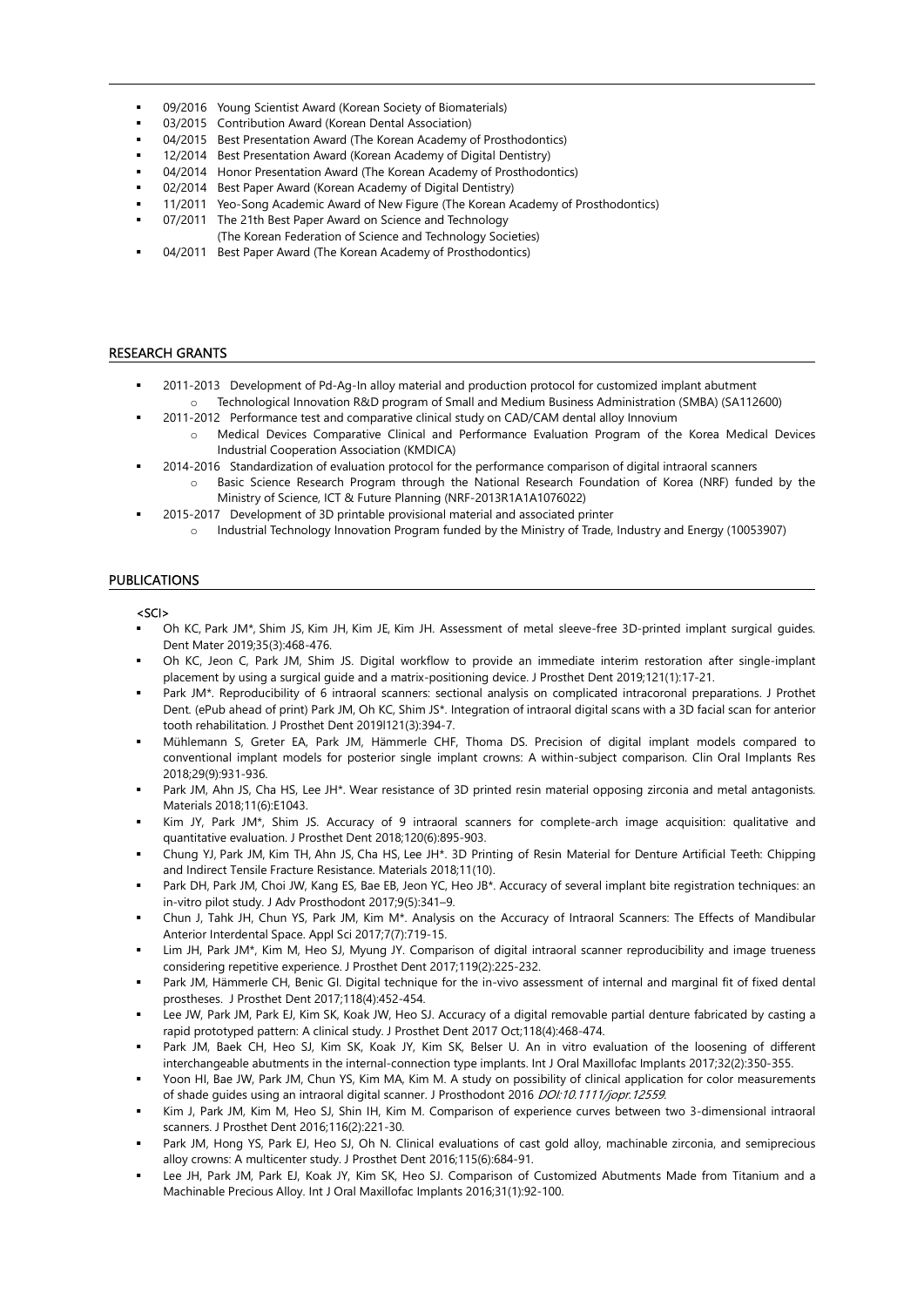- Yoo SY, Kim SK, Heo SJ, Koak JY, Lee JH, Park JM. Biochemical Responses of Anodized Titanium Implants with a Poly(lactide-co-glycolide)/Bone Morphogenetic Protein-2 Submicron Particle Coating. Part 2: An In Vivo Study. Int J Oral Maxillofac Implants 2015;30(4):754-60.
- Yoo SY, Kim SK, Heo SJ, Koak JY, Lee JH, Park JM. Biochemical Responses of Anodized Titanium Implants with a Poly(lactide-co-glycolide)/Bone Morphogenic Protein-2 Submicron Particle Coating. Part 1: An In Vitro Study. Int J Oral Maxillofac Implants 2015;30(3):512-8.
- Zheng RC, Park YK, Kim SK, Cho J, Heo SJ, Koak JY, Lee SJ, Park JM, Lee JH, Kim JH. Bone Regeneration of Blood-derived Stem Cells within Dental Implants. J Dent Res 2015;94(9):1318-25.
- Park HR, Park JM, Chun YS, Lee KN, Kim M. Changes in views on digital intraoral scanners among dental hygienists after training in digital impressiontaking. BMC Oral Health 2015;15(1):151.
- Kim M, Seol KS, Lee Y, Park JM, Kim M, Chun YS. Effects of retraction force and anchorage reinforcement on occlusal force: a model study. Eur J Orthod 2014;36(5):563-8.
- Park JM, Tatad JC, Landayan ME, Heo SJ, Kim SJ. Optimizing third molar autotransplantaion: applications of reverse engineered surgical templates and rapid prototyping of 3D teeth. J Oral Maxillofac Surg 2014;72(9):1653-1659.
- Cho YE, Park EJ, Koak JY, Kim SK, Heo SJ, Park JM. Strain gauge analysis of occlusal forces on implant prostheses at various occlusal heights. Int J Oral Maxillofac Implants. 2014;29(5):1034-1041.
- Park JM, Yi TK, Koak JY, Kim SK, Park EJ, Heo SJ. Comparison of Five-Axis Milling and Rapid Prototyping for Implant Surgical Templates. Int J Oral Maxillofac Implants 2014;29(2):374-383.
- Yeo IS, Lee JH, Kang TJ, Kim SK, Heo SJ, Koak JY, Park JM, Lee SY. The Effect of Abutment Screw Length on Screw Loosening in Dental Implants with External Abutment Connections After Thermocycling. Int J Oral Maxillofac Implants 2014;29(1):59-62.
- Kim M, Seol KS, Lee Y, Park J, Kim M, Chun YS. Effects of retraction force and anchorage reinforcement on occlusal force: a model study. Eur J Orthod 2014,36(5):563-568.
- Heo YY, Um S, Kim SK, Park JM, Seo BM. Responses of periodontal ligament stem cells on various titanium surfaces. Oral Diseases 2011;17:320-327.
- Park JM, Koak JY, Jang JH, Han CH, Kim SK, Heo SJ. Osseointegration of anodized titanium implants coated with fibroblast growth factor-fibronectin (FGF-FN) fusion protein.Int J Oral and Maxillofac Implants 2006;21:859-866.
- Chun J,Tahk JH, Chun YS, Park JM, Kim M. Analysis on the Accuracy of Intraoral Scanners:The Effects of Mandibular Anterior Interdental Space.Appl Sci 2017;7(7):719-15.
- Park DH, Park JM, Choi JW, Kang ES, Bae EB, JeonYC, et al.Accuracy of several implant bite registration techniques: an invitro pilot study. J Adv Prosthodont 2017;9(5):341–9.
- Park JM. Comparative analysis on reproducibility among 5 intraoral scanners: sectional analysis according to restoration type and preparation outline form. J Adv Prosthodont 2016;8(5):354-362.
- Jung YR, Park JM, Chun YS, Lee KN, Kim M. Accuracy of four different digital intraoral scanners: effects of the presence of orthodontic brackets and wire. Int J Comput Dent 2016;19(3):203-15.
- Anh JW, Park JM, Chun YS, Kim M, Kim M. A comparison of the precision of three-dimensional images acquired by 2 digital intraoral scanners: effects of tooth irregularity and scanning direction. Korean J Orthod 2016;46(1):3-12.
- Yoo JY, Yoon HI, Park JM, Park EJ. Porcelain repair Influence of different systems and surface treatments on resin bond strength. J Adv Prosthodont 2015;7(5):343-8.
- Youk SY, Lee JH, Park JM, Heo SJ, Roh HK, Park EJ, Shin IH. A survey of the satisfaction of patients who have undergone implant surgery with and without employing a computer-guided implant surgical template. J Adv Prosthodont 2014;6(5):395-405.
- Park JM, Kim HJ, Park EJ, Kim MR, Kim SJ. Three dimensional finite element analysis of the stress distribution around the mandibular posterior implant during non-working movement according to the amount of cantilever. J Adv Prosthodont 2014;6(5):361-371.
- Zheng RC, Kim SK, Heo SJ, Koak JY, Lee JH, Park JM. Characteristics and response of mouse bone marrow derived novel low adherent mesenchymal stem cells acquired by quantification of extracellular matrix. J Adv Prosthodont 2014;6(5):351-360.
- Yang HS, Park JM, Han JS, Lee JB, Kim SH, Yeo IS. Measuring abutment convergence angles using stereovision dental image processing system. J Adv Prosthodont 2014;6(4):259-265.
- Park JM, Lee JB, Heo SJ, Park EJ. A comparative study of gold UCLA-type and CAD/CAM titanium implant abutments. J Adv Prothodont 2014;6(1):46-52.
- Lee JH, Park JM, Kim SM, Kim MJ, Lee JH, Kim MJ. An assessment of template-guided implant surgery in terms of accurary and related factors. J Adv Prosthodont 2013;5(4):440-447.
- Lee MY, Heo SJ, Park EJ, Park JM. Comparative study on stress distribution around internal tapered connection implants according to fit of cement- and screw-retained prostheses. J Adv Prosthodont 2013;5(3):312-318.
- Kim HS, Park JY, Kim NE, Shin YS, Park JM, Chun YS. Finite element modeling technique for predicting mechanical behaviors on mandible bone during mastication. J Adv Prosthodont 2012:4(4);218-226.
- An HS, Park JM, Park EJ. Evaluation of shear bond strengths of gingiva-colored composite resin to porcelain, metal and zirconia substrates. J Adv Prosthodont 2011;3(3):166-171.
- Song MY, Park JM, Park EJ. Full mouth rehabilitation of the patient with severely worn dentition: a case report. J Adv Prosthodont 2010:2(3);106-110.

## <Articles in Korean>

 송명자, 박지만, 전윤식. 하악 제 1 대구치 상실 시 인접 및 대합 치아들의 이동양상에 따른 교합력 변화: 스트레인게이지를 이용한 비교 연구. J Dent Rehabil Appl Sci 2016;32(1):47-59.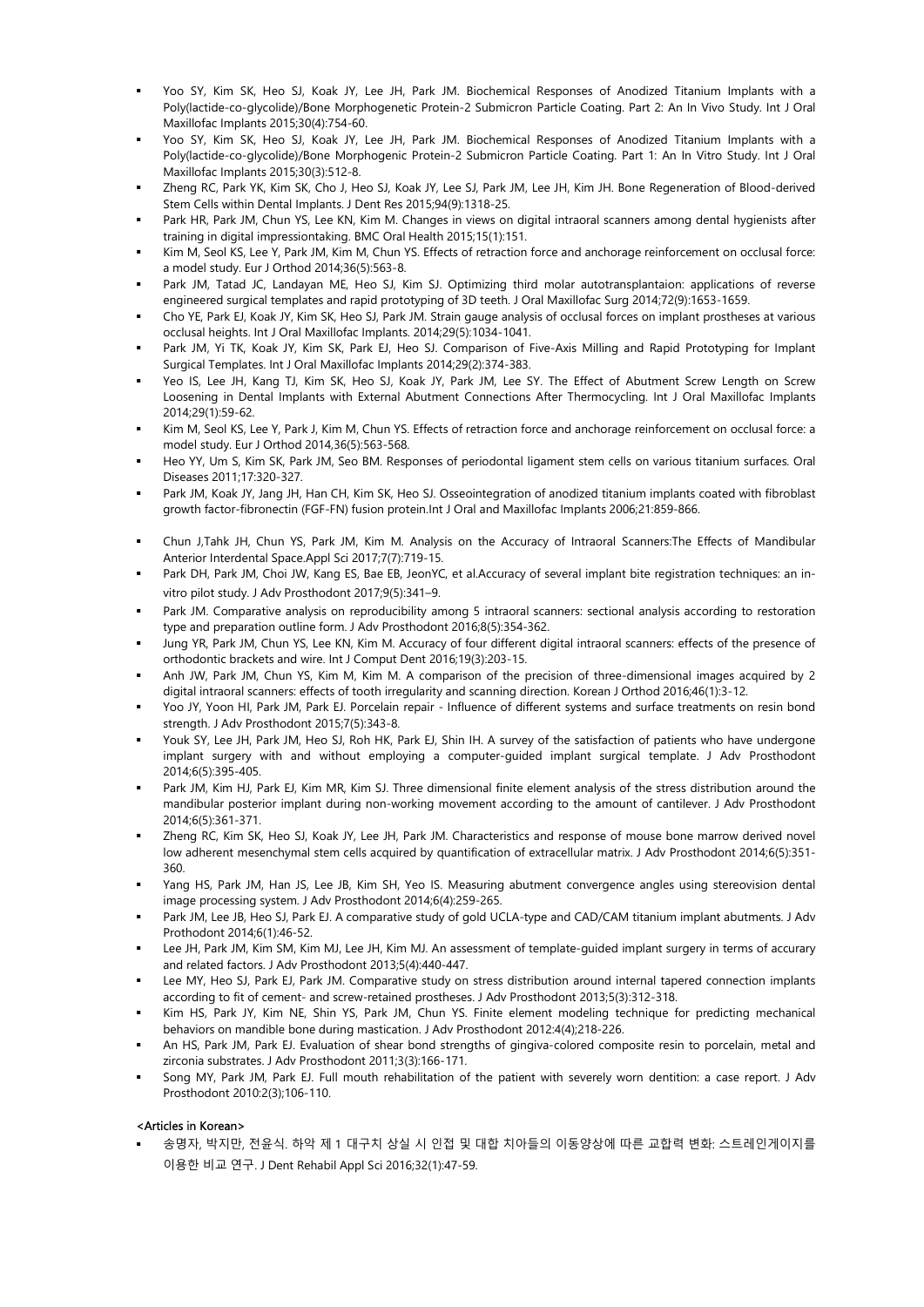- 신종훈, 박은진, 박지만. 구강스캐너를 이용한 임플란트 수술 계획 및 왁스 기반 쾌속조형법으로 제작한 수술용 가이드 증례.대한치과보철학회지 2015;53(3):244-9.
- 박지만, 곽재영, 김성균, 주지환, 허성주. 국소의치와 임플란트 융합치료에서 고려할 사항. 대한구강악안면임프란트학회지 2015;19(2):104-111.
- 현정민, 박지만, 김성균, 곽재영, 허성주. 858 Bionix II 를 사용한 반복 하중 후 내부 경사형 임플 란트에 나타나는 수직침하현상의 정량적 분석. 대한구강악안면임프란트학회지 2015;19(1):2-9.
- 박지만,박은진. 부분무치악에서의 국소의치와 임플란트의 융합치료 증례. J Digitalized Dent 2014;5:54-61.
- 박지만,허성주,박은진. 수종의 임플란트 가이드 시스템 드릴과 애관 사이의 간격 비교연구. 대한구강악안면임프란트학회지 2014;18(3):194-202.
- Park JM, Park EJ, Kim SJ, Kim MR, Koak JY, Kim SK, Heo SJ. Prosthetic Gingival Reconstruction of Challenging Implant Cases by Direct Pink Composite Resin Build-up Technique. Implantology 2014;18(1):56~63.
- 황병문,김주형,Philip Milstein, 박지만, 박은진. 다양한 방식으로 적용한 이장재가 2 급와동 복합레진 수복의 미세누출에 미치는 영향. 구강회복응용과학지 2014;30:145-51.
- 김보영,박지만,박은진. 감염관리교육이 서울지역 치과위생사의 B 형 간염에 대한 인식 및 감염방지행위 실천에 미치는 영향에 관한 연구. 대한치과보철학회지 2014;52(4):287-297.
- 박지만,박은진,허성주. 여러 보철 치료 술식에 따른 바른 스캐닝 과정과 구강스캐너의 활용. 대한치과의사협회지 2014;52(6):354-362.
- 이우성,김성균,허성주,곽재영,이주희,박지만,박윤경. rhTGF-β2/PLGA 복합체를 electrospray 법으로 코팅한 타이타늄 임플란트 골 유착의 microCT 계측: a preliminary rabbit study. 대한치과보철학회지 2014;52:298-304.
- 조영은,신종훈,홍용신,박은진,박지만. 하악 양측성 구치부 결손부위에 임플란트-지지 가철성 국소의치를 이용하여 치료한 증례보고. 대한인공치아골유착학회지 2012;4(1):35-41.
- 홍용신,박은진,박지만. 구강 내 디지털 인상 후 진료실에서 직접 디자인하여 제작한 CNC 가공 금관 증례. 대한디지털치의학회지 2013;4(1);26~32.
- 박지만,홍용신,박은진,김성균,곽재영,허성주. 디지털 국소의치의 구강 내 적합도와 캐드 디자인 간의 비교연구: A Pilot Study. Biomaterials Research 2012;16:102-107.
- 박지만,김성균,박은진,곽재영,허성주. CAD/CAM 시스템을 이용한 가철성 보철 수복. 대한치과의사협회지 2012;50:140-147.
- 홍용신,박지만. 구강내 디지털 인상법 및 전자서베잉을 이용한 서베이드 크라운 제작 증례. The journal of digitalized dentistry 2012;3:10-15.
- 홍용신,김선종,박은진,김명래,허성주,박지만. 구강 내 디지털 인상채득을 통한 맞춤형 지대주와 시멘트 합착 후 나사형 임플란트 보철 수복 증례. 대한치과보철학회지 2012:50;67-73.
- 박지만,전윤식,허성주. 교합력 측정의 방법과 임상적 적용. 대한치과의사협회지 2012;50:22-30.
- 박지만,신준혁,김예미,박은진,허성주. 이중 디지털 인상채득을 통한 임플란트 수복 증례. 대한컴퓨터수복재건치의학회지 2011;2:135-139.
- 홍용신,박은진,김성균,허성주,곽재영,박지만. 전자 서베잉을 이용한 서베이드 금관과 국소의치 프레임워크 디자인. 대한치과보철학회지 2011;49:354-361.
- 박지만. 맞춤형 인상용 코핑을 이용한 구강 내 디지털 임플란트 인상 채득 증례 대한인공치아골유착학회지 2011;3:14-19.
- 박지만,이태경,정제교,김용,한종현,박은진,김성균,곽재영,허성주. 가이드 수술용 템플릿을 위한 5 축 정밀가공공정의 정확성에 관한 연구. 대한치과보철학회지 2010;48:294-300.
- 이혜승,김명래,박지만,김선종. 경사형 내부연결 임플란트 시스템 (SS III(R))에서 지대주 형태에 따른 응력분포의 3 차원 유한요소 분석. 대한치과보철학회지 2010;48:181-188.
- 장미라,곽주희,김명래,박은진,박지만,김선종. 국산 내부연결형 임플란트시스템(GS II)에서 지대주 연결방식에 따른 응력분석에 관한 연구. 구강회복응용과학지 2010;26:179-195.
- 권호진,박지만,방은경,김선종,김명래. 하악 구치부 유리단에 식립된 단일 임프란트보철물의 생존률에 대한 연구. 대한구강악안면임프란트학회지 2010;14:14-22.
- 박지만,오희균,Eric Rompen,전주홍,정승규,김정혜,김경원,심준성,이백수,팽준영,김선재,홍종락, 민원기,임창준,주대원, 허성주, 전자 투표를 이용한 심포지엄에서의 임프란트 치료 방법 선택에 관한 경향 분석. 대한구강악안면임프란트학회지 2009;13:170-183.
- 박지근,박지만,박은진. 심미적 포스트 코어의 종류에 따른 미세누출에 관한 연구. 대한치과보철학회지 2009;47:53-60.
- 배태성,박지만,박은진,김시정. Ti-6Al-4V 합금 표면에 생성된 TiO2 나노튜브의 전석회화 처리. 대한치과보철학회지 2009;47:39-45.
- 박지만,김영순,전슬기,박은진. 티타늄에 대한 레진과 도재의 결합 강도에 관한 연구. 대한치과보철학회지 2009;47:46-52.
- 허윤영,허성주,장명우,박지만. The patients'satisfaction following implant treatment. 대한치과보철학회지 2008;46:569-576.
- 박지만,이재봉,한중석,곽재영,김성균,허성주. 치과용 CAD/CAM 전부도재시스템의 현황. 생체재료학회지 2008;12:9-13.

#### <Books>

2019. 4 Guideline of Digital Dentistry. Quintessence Publishing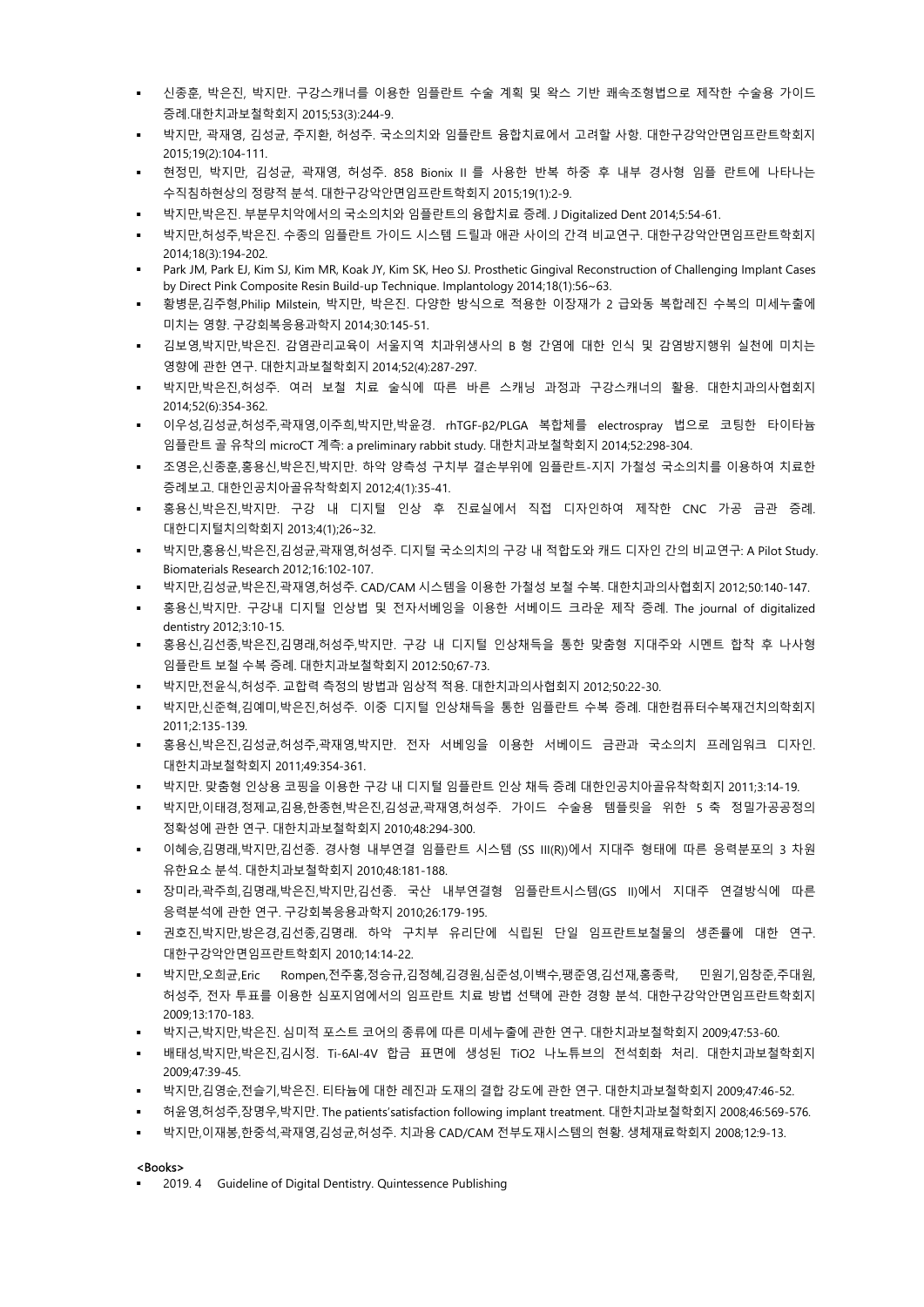- **2019. 2 Computer Vision in Dentistry. IntechOpen**
- 2016.10 3D Digital Orthodontic Clinic. Charm-Yun Publishing
- 2014.3 Dental Implant 이것만은 꼭 알아야 한다! Daehan Narae Publishing Inc.
- 2013.9 치과임프란트학. Daehan Narae Publishing Inc.

## PATENTS

- 2016.4 Apparatus and method to measure dental bite force. Patent number (10-1384392)
- 2016.6 Articulator to apply robot arm and method to articulate thereof. Patent number (10-1628607)

#### PRESENTATIONS

#### (International)

- Park JM, Heo SJ. In vitro evaluation of accuracy of 3D printed dental models. KSBM Young Scientist Award competition, Seoul, South Korea, 2016. Oral presentation.
- Park JM. Reproducibility of 6 intraoral scanners: sectional analysis on complicated intracoronal preparations. 2016 IADR General Session, Seoul, South Korea, 2016, Oral presentation.
- Park JM, Heo SJ. Selection Criteria for optical scanners. Asian Academy of Prosthodontics and Thai Prosthodontic Society (AAPTPA) 2016 Congress, Bangkok, Thailand, 2016, Invited presentation.
- Park JM. Selection Criteria for scanners. Second annual meeting of the IADDM, Busan, South Korea, 2016, Invited presentation.
- Park JM, Heo SJ. Scanning accuracy and learning curve of 3D intraoral scanners. 2015 ICP 16<sup>th</sup> biennial meeting, Seoul, South Korea, 2015, Oral presentation.
- Park JM, Heo SJ. Evaluation of trueness and precision among five intra-oral digital scanners. 2014 IADR General Session, Cape town, South Africa, 2014, Oral presentation.
- Lee JW, Park JM. Assessment of feasibility and accuracy of five intra-oral scanners, 2014 Chinese Prosthodontic Society annual meeting. Shanghai, China, 2014, Poster presentation.
- Myung JY, Son MJ, Park JM, Kim MJ, Chun YS. Comparison of occlusal forces in occlusions with missing lower first molars. 90th Congress of the European Orthodontic Society. Warsaw, Poland, 2014, Poster presentation.
- Park JM. Combination of implants & RPD, the key points. 105<sup>th</sup> annual convention & scientific meeting, Philippine Dental Association. Manila, Philippines, 2014, Invited presentation.
- Park JM. Solutions to overcome the limitation of implant guided surgery. 2013 Biennial Joint Congress of CPS-JPS-KAP. Cheju, Korea, 2013, Oral presentation.
- Park EJ, Park JM. Staged comprehensive approach to correct iatrogenic occlusal disharmorny, 2013 Chinese Prosthodontic Society annual meeting. China, 2013, Poster presentation.
- Park JM, Lee TK, Heo JB, Koak JY, Kim SK, Heo SJ. A comparative study on 5-axis milling and design-related processing for implant surgical. 26<sup>th</sup> Meeting of the AO. Phoenix, Arizona, 2012, Oral presentation.
- Cho YE, Park EJ, Park JM. Strain gauge analysis of occlusal forces on implant prosthesis at various occlusal height. 26<sup>th</sup> Meeting of the AO. Phoenix, Arizona, 2012, Poster presentation.
- Lee MY, Park EJ, Park JM. Comparison of stress distribution between cement- and screw-retained implant prostheses. 25<sup>th</sup> Meeting of the AO. Orlando, Florida, 2010, Poster presentation.
- Park JM, Heo SJ, Park EJ. A comparative study of gold UCLA-type abutments and CAD/CAM titanium abutments with both external connection and internal connection. 24th Meeting of the AO. San Diego, California, 2009, Oral presentation.
- Park JM, Koak JY, Kim SK, Heo SJ. Osseointegration of anodized titanium implants coated with fgf1-fn fusion protein.12th Meeting of the ICP. Fukuoka, Japan, 2007, Poster presentation.

#### (Domestic)

- 치의학 임상에서 3D 프린팅의 적용과 유용성, 2016-8-26, 중개임상시험센터 심포지엄, 중개임상시험센터
- Application of 3D printing in dentistry,2016-7-2, 대한컴퓨터가상수술학회 6 차 심포지엄, 대한컴퓨터가상수술학회
- 치의학 분야에서 3D 프린팅의 적용: 현재와 미래, 2016-5-20, 대한치과보철학회 춘계학술대회, 대한치과보철학회
- The understanding and application of dental CAD/CAM system, 2016-4-10, Dentium world symposium, Dentium
- 최소장비 구축으로 디지털 효용 극대화하기, 2016-3-20, 대한디지털치의학회 춘계학술대회, 대한디지털치의학회
- 구강스캐너를 이용한 보철치료 (패널토의), 2015-11-21, 대한치과보철학회 추계학술대회, 대한치과보철학회
- 구강스캐너의 특징과 임상적 효용성, 2015-11-7, 디지털치과학 포럼, 덴티움
- CAD/CAM Single crown 에서 전악보철까지, 2015-10-25, WeDEX 심포지엄, 전남치과의사회
- Digital technology in clinical dentistry, Oral scanner, 2015-10-24, 대한치주학회 추계학술대회, 대한치주학회
- 임플란트 보철에서의 Ditigal Dentistry, 2015-9-13, ICOI 2015 학술대회, ICOI
- 임플란트와 국소의치의 융합치료 (패널토의), 2015-4-18, 대한치과보철학회 춘계학술대회, 대한치과보철학회
- 디지털 치과수복 다양한 활용법, 2015-3-28, 관악서울대학교치과병원 준공기념 심포지엄, 서울대학교&펜실베니아대학교
- Oral Scan 의 정밀성에 대한 비교 연구, 2014-12-29, 3D 영상 의료산업 포럼, 대한치과생체공학연구회
- 디지털 vs 아날로그 보철준비, 어떻게 다른가? 2014-11-30, 대한치과보철학회 추계학술대회, 대한치과보철학회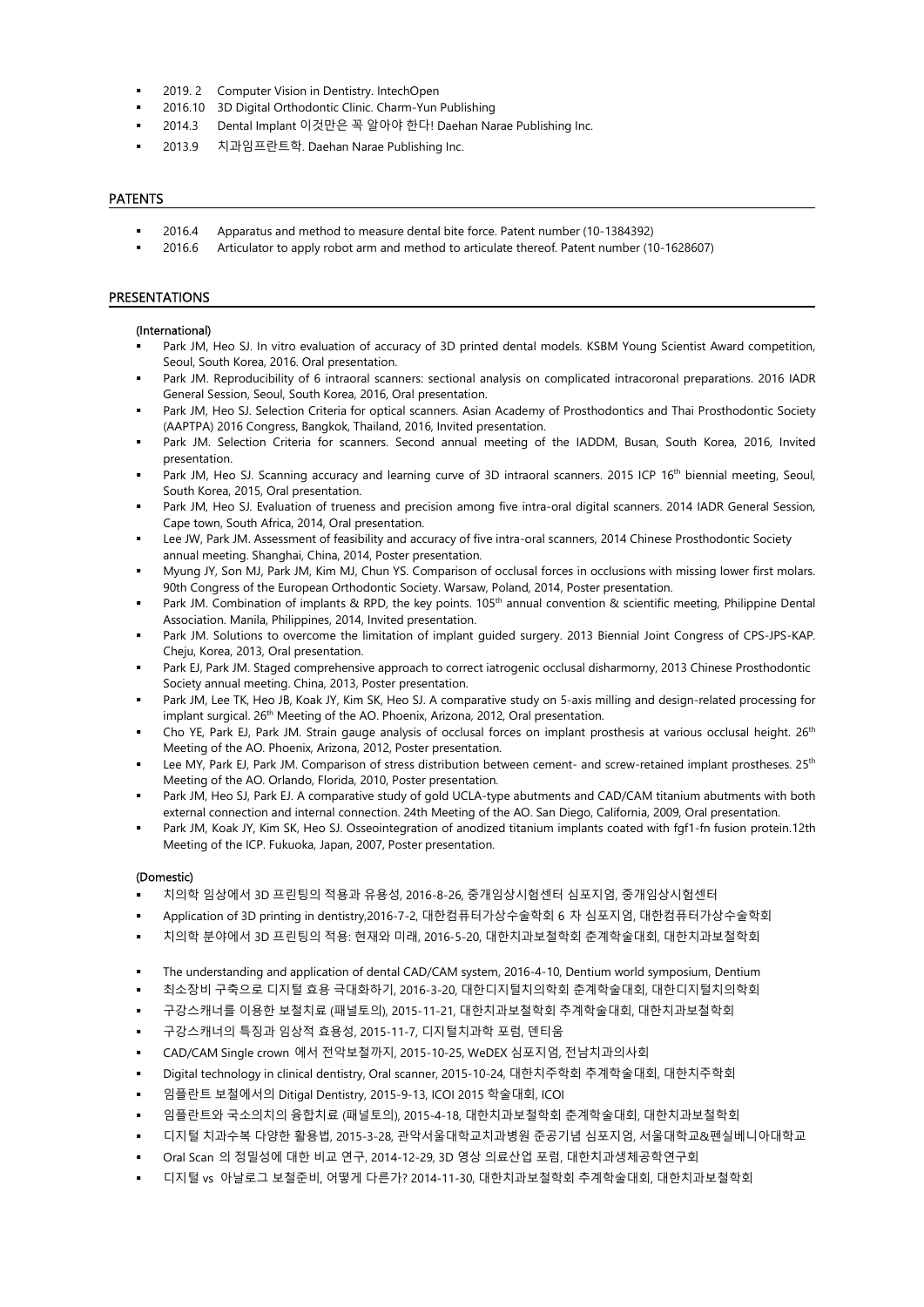- 디지털 작업흐름에 따른 CAD/CAM 시스템, 2014-11-8, 한양심포지움, 한양대학교 치과학교실
- 교합을 고려한 구강스캐너 사용 노하우, 2014-11-1, 대한턱관절교합학회 추계학술대회, 대한턱관절교합학회
- 디지털 작업흐름에 따른 CAD/CAM 시스템, 2014-9-21, 제 10 회 학술대회, 한국접착치의학회
- 디지털 구강스캐너의 현재와 임상적 효용성, 2014-05-10, Seoul International Dental Exhibition & Scientific, 서울특별시치과의사회
- Digital dentistry, 여러 치료법에 맞는 바른 준비와 스캐닝, 2014-04-06, 대한치과보철학회 춘계학술대회, 대한치과보철학회
- 맞춤형 지대주를 이용한 임플란트 수복, 2014-04-05, 대한치과보철학회 춘계학술대회, 대한치과보철학회
- 구강스캐너를 이용한 임플란트 보철, 2014-04-05, 대한치과보철학회 춘계학술대회, 대한치과보철학회
- 디지털 구강내인상법으로 모형 없이 제작한 지르코니아관의 변연 및 내면 적합도 평가, 2014-04-05, 대한치과보철학회 춘계학술대회, 대한치과보철학회
- 구강스캐너의 임상적 효용성, 2014-02-22, 2014 대한디지털치의학회 춘계학술대회, 대한디지털치의학회
- 디지털 치과수복 다양한 활용법, 2014-02-09, 덴탈 4D 연구소 심포지엄, 전남대학교 덴탈 4D 연구소
- 디지털 치과수복, 다양한 활용법, 2013-12-19, 2013 이화 임플란트 미니심포지움, 이화여자대학교 임상치의학대학원
- Trios 디지털구강스캐너의 다양한 임상활용, 2013-12-08, 7 회 임치원 공동학술제, 고려대학교 안암병원 치과
- 교합평면 부조화를 수정하기 위한 종합적이고 단계적인 치료 증례, 2103-11-23, 2013 대한치과보철학회 추계학술대회, 대한치과보철학회
- 수술용 가이드와 3 차원 프린팅 치아를 이용한 자가치아이식술, 2013-11-23, 2013 대한치과보철학회 추계학술대회, 대한치과보철학회
- 디지털 치과학의 현재와 미래, 2013-11-08, YESDEX 국제종합학술대회, 대한치과의사협회/대구, 부산, 울산, 경북, 경남 치과의사회
- Assessment of feasibility and accuracy of five intra-oral scanners, 2013-11-23, 2013 대한치과보철학회 추계학술대회, 대한치과보철학회
- Precision Guided System: NeoGuide vs Nobel Guide, 2013-10-06, 2013 네오바이오텍 심포지움, 네오바이오텍
- Neo guide 를 이용한 정밀한 Flapless surgery, 2013-08-25, 고대구로병원 개원 30 주년기념심포지움, 고려대학교 임상치의학연구소
- The Present of digital restorative dentistry, 2012-12, KADR 학술대회, KADR
- 구치부 자연치와 임플란트 보철에서의 Monolithic zirconia crown 수복증례, 2012-12, KADR 학술대회, KADR
- CAD/CAM 시스템을 이용하여 제작한 세라믹 및 가공용 금속 전장관과 주조-금합금 전장관과의 내면적합도 비교, 2012-12, KADR 학술대회, KADR
- 디지털인상의 임상적용, 2012-11, 대한치과보철학회 추계학술대회, 대한치과보철학회
- CAD/CAM 시스템을 이용하여 제작한 세라믹 및 가공용 금속 전장관과 주조-금합금 전장관과의 내면적합도 비교, 2012-11, 대한치과보철학회 추계학술대회, 대한치과보철학회
- 실시간 렌더링 방식 구강내스캐너를 활용한 전악 수복 증례, 2012-11, 대한치과보철학회 추계학술대회, 대한치과보철학회
- 임플란트 수술용 가이드 템플릿(OsstemGuide)을 이용한 전악 임플란트수복증례, 2012-11, 대한치과보철학회 추계학술대회, 대한치과보철학회
- 잘못된 임플란트의 보철적 해결방법, 2012-11, 연세임플란트연수회, 연세대 보철과
- Intraoral Scaner 및 CAD/CAM, 2012-10, 의교기기 산업화학회
- 임플란트 인상채득 앞으로의 전망, 2012-8, 이화 임플란트 심포지엄, 이화여대 임상치의학대학원
- 교합력 측정의 방법과 임상적 적용, 2012-8, 이화 미이포럼, 이화여대 임상치의학대학원
- 진료실에서 얻어진 구강 내 인상 데이터를 이용한 Dental Wings CAD 디자인 증례, 2012-4, 대한치과보철학회 춘계학술대회, 대한치과보철학회
- 구치부 자연치와 임플란트 보철에서의 Monolithic zirconia crown 수복증례, 2012-4, 대한치과보철학회 춘계학술대회, 대한치과보철학회
- 부분 무치악 환자에서 digital surveying 을 시행하여 제작한 국소의치 증례, 2012-4, 대한치과보철학회 춘계학술대회, 대한치과보철학회
- Neo Guide System: Precision Guided Surgery, 2012-4, 네오바이오텍 심포지엄, 네오바이오텍
- 교합력 측정의 방법과 임상적 적용, 2012-4, 이대임치원 개원기념 강연회, 이화여대 임상치의학대학원
- 치과진료실 전용 CAD/CAM 에 관한 전반적인 고찰, 2011-12, 대한디지털치의학회 추계학술대회, 대한디지털치의학회
- 잘못 식립된 임프란트의 보철적 회복, 2011-12, 가톨릭대 심포지엄, 가톨릭대 임상치의학대학원
- A Comparative Study of 5-axis Milling and Rapid Prototyping for Implant Surgical Templates, 2011-11, KADR 학술대회, KADR
- 임플란트 수술 템플릿을 위한 5 축가공공법 및 쾌속조형법에 관한 비교 연구, 2011-11, 대한치과보철학회 추계학술대회, 대한치과보철학회